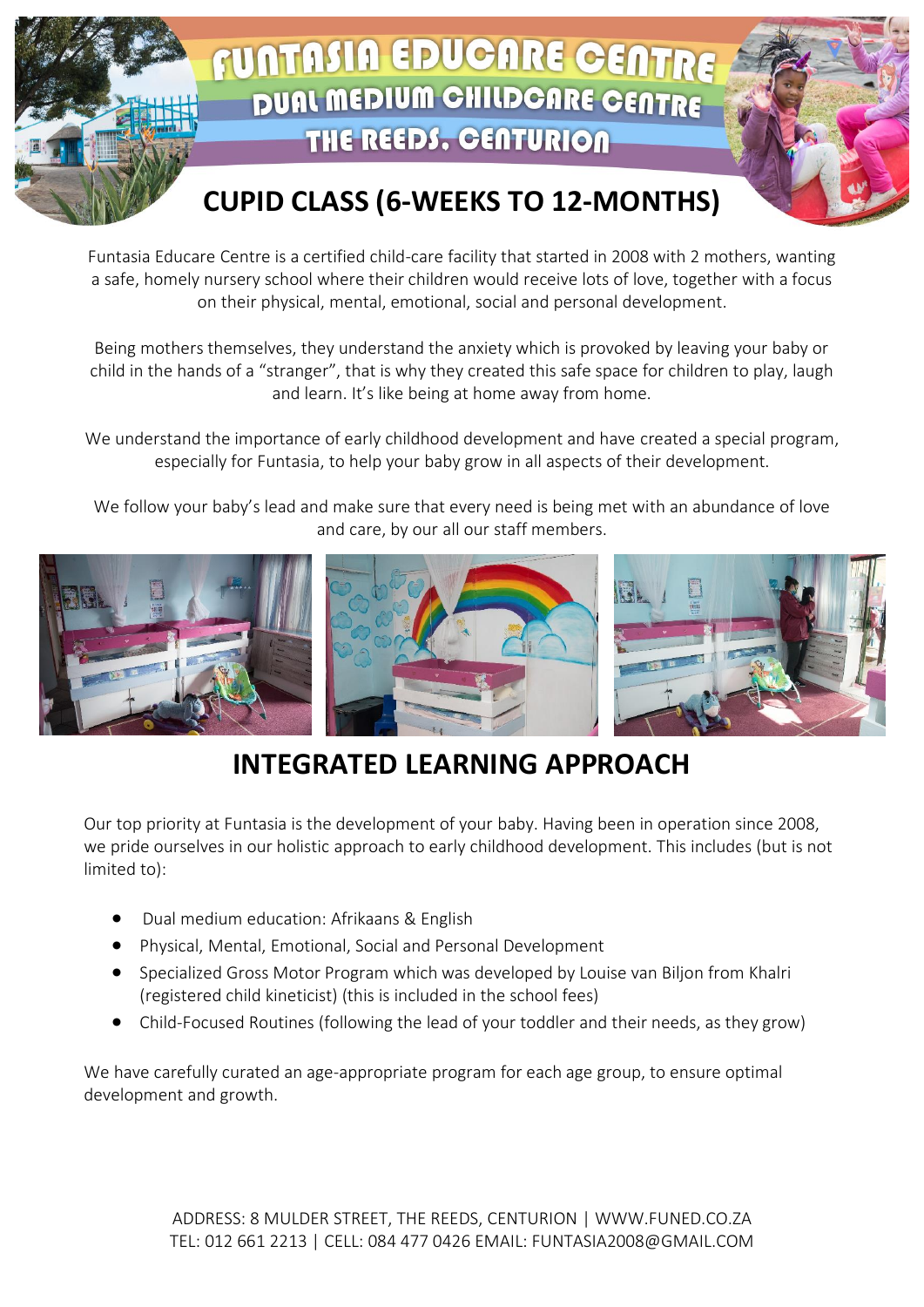

# **FUNTASIA EDUCARE CENTR DUAL MEDIUM CHILDCARE CENTRE** THE REEDS. CENTURION

## **DAILY ROUTINE**

The focus in our baby class is to follow your baby's specific schedule, as we know that each baby is unique and have different needs, at different times. We also work closely with the parents to create the best possible routine for your baby to thrive.

Depending on age, we also assist parents with the introduction of solids, loads of fresh air and exciting stimulation activities to help your baby's development.

We have an open communication policy, which means our doors are always open to discuss any concern/s you might have or any constructive feedback.

## **CLASSROOM NEEDS**

This is a list of items that are needed for your baby, when enrolling in Funtasia, to ensure that our staff has everything they need to provide the best possible care for your baby as possible.

To keep me clean and protected:

- 2 Packets of wet wipes per month
- 5 Disposable nappies per day
- 2 Material nappies
- 2 Face cloths
- 1 Container bum cream per month
- Small plastic bag for dirty clothes
- Sun Hat
- **Sunblock**
- Hygienic Soap
- Toothbrush & Toothpaste (when they have teeth)
- Plastic changing mat (which will only be used for your baby)

To keep in the class:

- Blanket for sleeping
- Dummy (if your baby uses one)

To pack in my bag on a daily basis:

- 3 Sets of clothes (remember to include old clothes; we want to motivate independence and during these activities children may become dirty; also include a newer set so that we can send them home in this. Remember to add something warm in case of a change in the weather)
- 3-5 Bibs
- Bottles with boiled water
- Milk formula or breast milk in bottles
- Baby's current routine.